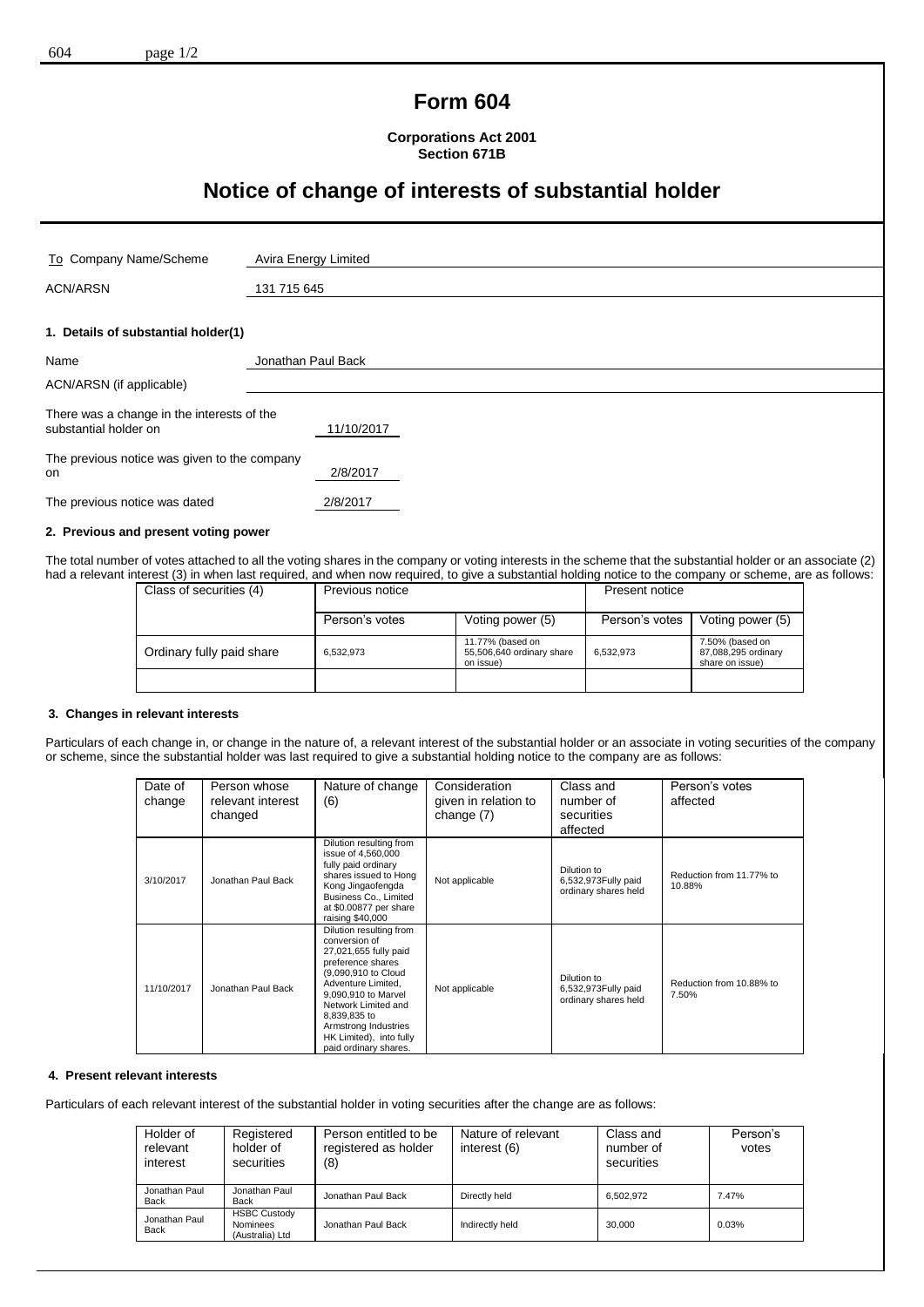|                           |                                                                                 |          |                |                                                                                                                                                                                                                                                                                                                                                                                                                                                                         |                                    | 604 |     | page 2/2 |
|---------------------------|---------------------------------------------------------------------------------|----------|----------------|-------------------------------------------------------------------------------------------------------------------------------------------------------------------------------------------------------------------------------------------------------------------------------------------------------------------------------------------------------------------------------------------------------------------------------------------------------------------------|------------------------------------|-----|-----|----------|
| 5. Changes in association | holder in relation to voting interests in the company or scheme are as follows: |          |                | The persons who have become associates (2) of, ceased to be associates of, or have changed the nature of their association (9) with, the substantial                                                                                                                                                                                                                                                                                                                    |                                    |     |     |          |
|                           | Name and ACN/ARSN (if applicable)                                               |          |                | Nature of association                                                                                                                                                                                                                                                                                                                                                                                                                                                   |                                    |     |     |          |
|                           | Not applicable                                                                  |          | Not applicable |                                                                                                                                                                                                                                                                                                                                                                                                                                                                         |                                    |     |     |          |
|                           |                                                                                 |          |                |                                                                                                                                                                                                                                                                                                                                                                                                                                                                         |                                    |     |     |          |
| 6. Addresses              | The addresses of persons named in this form are as follows:                     |          |                |                                                                                                                                                                                                                                                                                                                                                                                                                                                                         |                                    |     |     |          |
|                           | Name                                                                            |          | Address        |                                                                                                                                                                                                                                                                                                                                                                                                                                                                         |                                    |     |     |          |
|                           | Jonathan Paul Back                                                              |          |                | Unit 8B, Hamilton Court, 8 Po Shan Road, Midlevels, Hong Kong                                                                                                                                                                                                                                                                                                                                                                                                           |                                    |     |     |          |
|                           | HSBC Custody Nominees (Australia) Ltd                                           |          |                | HSBC Centre, Level 32, 580 George Street, Sydney, NSW, 2000                                                                                                                                                                                                                                                                                                                                                                                                             |                                    |     |     |          |
| <b>Signature</b>          | print name                                                                      | Gary Kuo |                |                                                                                                                                                                                                                                                                                                                                                                                                                                                                         | <b>Capacity: Company Secretary</b> |     |     |          |
|                           | sign here                                                                       |          |                |                                                                                                                                                                                                                                                                                                                                                                                                                                                                         | date $12$                          |     | /10 | /2017    |
|                           |                                                                                 |          |                | <b>DIRECTIONS</b>                                                                                                                                                                                                                                                                                                                                                                                                                                                       |                                    |     |     |          |
| (1)                       | of members is clearly set out in paragraph 6 of the form.                       |          |                | If there are a number of substantial holders with similar or related relevant interests (eg. a corporation and its related corporations, or the manager<br>and trustee of an equity trust), the names could be included in an annexure to the form. If the relevant interests of a group of persons are essentially<br>similar, they may be referred to throughout the form as a specifically named group if the membership of each group, with the names and addresses |                                    |     |     |          |

- (2) See the definition of "associate" in section 9 of the Corporations Act 2001.
- (3) See the definition of "relevant interest" in sections 608 and 671B(7) of the Corporations Act 2001.
- (4) The voting shares of a company constitute one class unless divided into separate classes.
- (5) The person's votes divided by the total votes in the body corporate or scheme multiplied by 100.
- (6) Include details of:
	- (a) any relevant agreement or other circumstances because of which the change in relevant interest occurred. If subsection 671B(4) applies, a copy of any document setting out the terms of any relevant agreement, and a statement by the person giving full and accurate details of any contract, scheme or arrangement, must accompany this form, together with a written statement certifying this contract, scheme or arrangement; and
	- (b) any qualification of the power of a person to exercise, control the exercise of, or influence the exercise of, the voting powers or disposal of the securities to which the relevant interest relates (indicating clearly the particular securities to which the qualification applies).

See the definition of "relevant agreement" in section 9 of the Corporations Act 2001.

- (7) Details of the consideration must include any and all benefits, money and other, that any person from whom a relevant interest was acquired has, or may, become entitled to receive in relation to that acquisition. Details must be included even if the benefit is conditional on the happening or not of a contingency. Details must be included of any benefit paid on behalf of the substantial holder or its associate in relation to the acquisitions, even if they are not paid directly to the person from whom the relevant interest was acquired.
- (8) If the substantial holder is unable to determine the identify of the person (eg. if the relevant interest arises because of an option) write "unknown".
- (9) Give details, if appropriate, of the present association and any change in that association since the last substantial holding notice.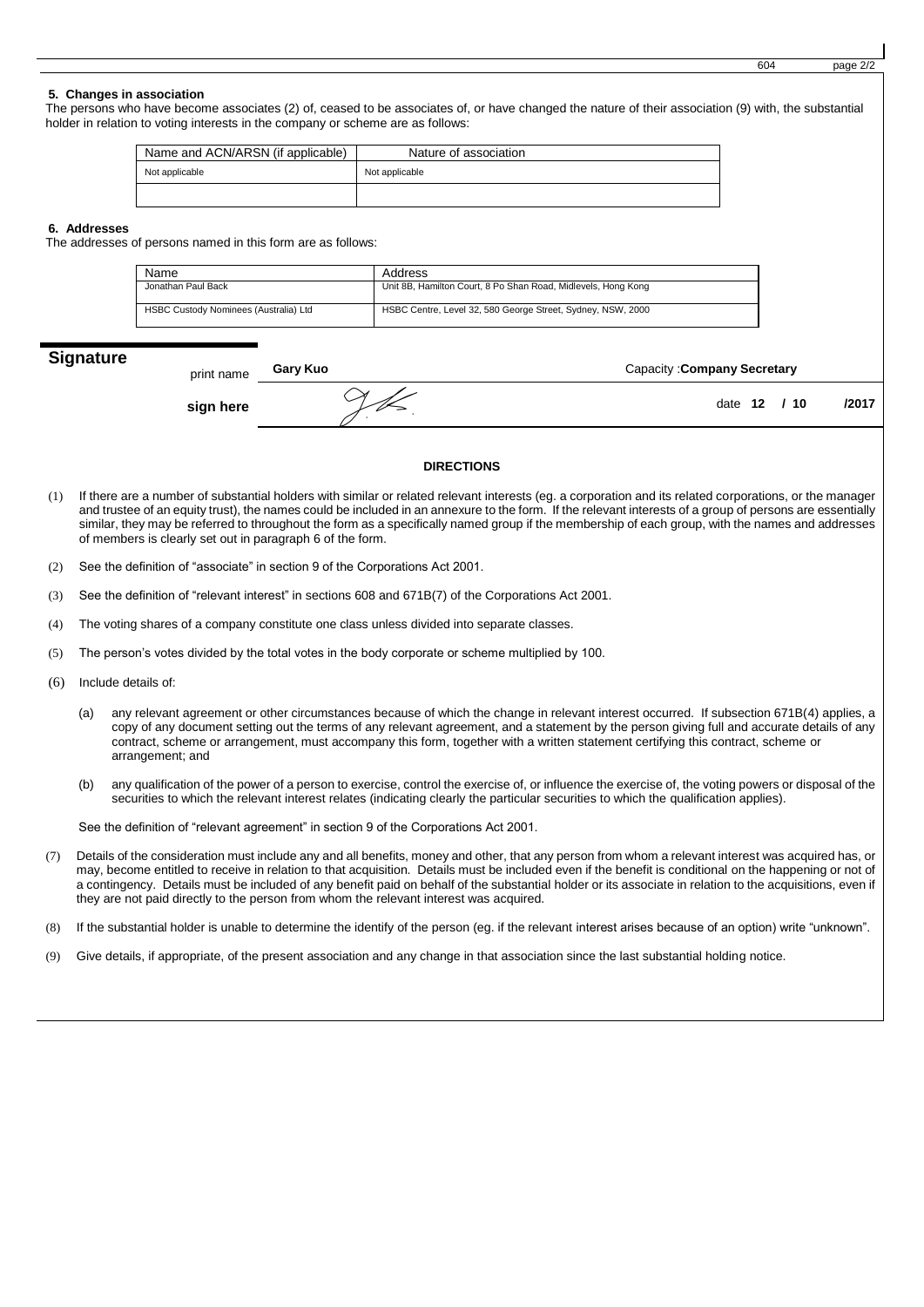## **Form 604**

**Corporations Act 2001 Section 671B**

# **Notice of change of interests of substantial holder**

| To Company Name/Scheme                                              | Avira Energy Limited              |
|---------------------------------------------------------------------|-----------------------------------|
| <b>ACN/ARSN</b>                                                     | 131 715 645                       |
| 1. Details of substantial holder(1)                                 |                                   |
| Name                                                                | Joseph Energy (Hong Kong) Limited |
| ACN/ARSN (if applicable)                                            |                                   |
| There was a change in the interests of the<br>substantial holder on | 11/10/2017                        |
| The previous notice was given to the company<br><b>on</b>           | 3/10/2017                         |
| The previous notice was dated                                       | 3/10/2017                         |
| 2. Drawiana and negaget vating naurar                               |                                   |

**2. Previous and present voting power**

The total number of votes attached to all the voting shares in the company or voting interests in the scheme that the substantial holder or an associate (2) had a relevant interest (3) in when last required, and when now required, to give a substantial holding notice to the company or scheme, are as follows:

| Class of securities (4)   | Previous notice |                                                            | Present notice |                                                            |
|---------------------------|-----------------|------------------------------------------------------------|----------------|------------------------------------------------------------|
|                           | Person's votes  | Voting power (5)                                           | Person's votes | Voting power (5)                                           |
| Ordinary fully paid share | 19,190,909      | 31.95% (based on<br>60,066,640 ordinary share<br>on issue) | 19,190,909     | 22.04% (based on<br>87,088,295 ordinary<br>share on issue) |
|                           |                 |                                                            |                |                                                            |

#### **3. Changes in relevant interests**

Particulars of each change in, or change in the nature of, a relevant interest of the substantial holder or an associate in voting securities of the company or scheme, since the substantial holder was last required to give a substantial holding notice to the company are as follows:

| Date of<br>change | Person whose<br>relevant interest<br>changed | Nature of change<br>(6)                                                                                                                                                                                                                                                       | Consideration<br>given in relation to<br>change (7) | Class and<br>number of<br>securities<br>affected               | Person's votes<br>affected         |
|-------------------|----------------------------------------------|-------------------------------------------------------------------------------------------------------------------------------------------------------------------------------------------------------------------------------------------------------------------------------|-----------------------------------------------------|----------------------------------------------------------------|------------------------------------|
| 11/10/2017        | Joseph Energy (Hong<br>Kong) Limited         | Dilution resulting from<br>conversion of<br>27,021,655 fully paid<br>preference shares<br>(9,090,910 to Cloud<br>Adventure Limited.<br>9.090.910 to Marvel<br>Network Limited and<br>8.839.835 to<br>Armstrong Industries<br>HK Limited), into fully<br>paid ordinary shares. | Not applicable                                      | Dilution to 19, 190, 909<br>Fully paid ordinary<br>shares held | Reduction from 31.95% to<br>22.04% |

#### **4. Present relevant interests**

Particulars of each relevant interest of the substantial holder in voting securities after the change are as follows:

| Holder of<br>relevant<br>interest       | Registered<br>holder of<br>securities   | Person entitled to be<br>registered as holder<br>(8) | Nature of relevant<br>interest (6) | Class and<br>number of<br>securities | Person's<br>votes |
|-----------------------------------------|-----------------------------------------|------------------------------------------------------|------------------------------------|--------------------------------------|-------------------|
| Joseph Energy<br>(Hong Kong)<br>Limited | Joseph Energy<br>(Hong Kong)<br>Limited | Joseph Energy (Hong Kong)<br>∟imited                 | Directly held                      | 19.190.909                           | 22.04%            |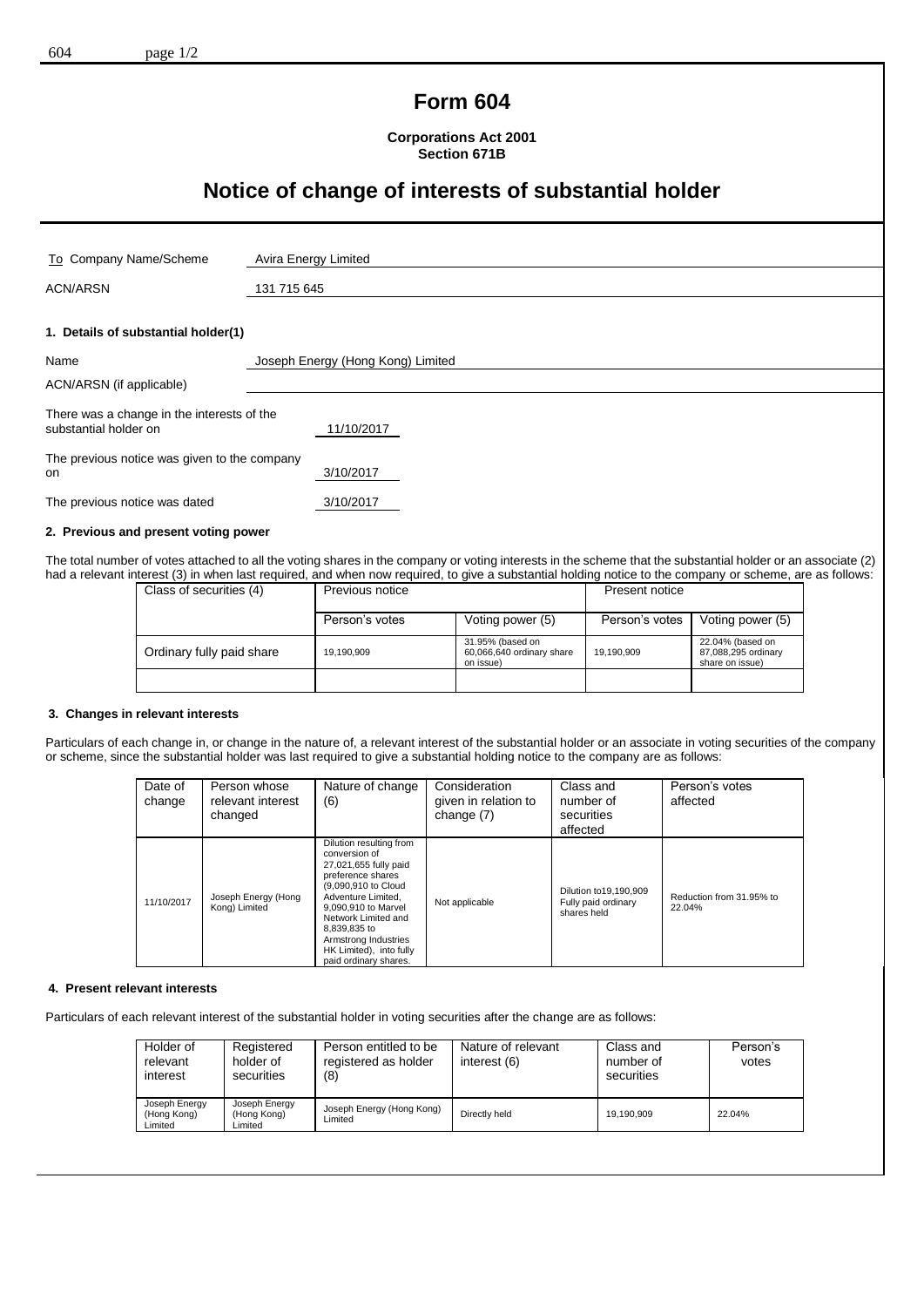The persons who have become associates (2) of, ceased to be associates of, or have changed the nature of their association (9) with, the substantial holder in relation to voting interests in the company or scheme are as follows:

| Name and ACN/ARSN (if applicable) | Nature of association |
|-----------------------------------|-----------------------|
| Not applicable                    | Not applicable        |
|                                   |                       |

#### **6. Addresses**

The addresses of persons named in this form are as follows:

| Name                              | Address                                                              |
|-----------------------------------|----------------------------------------------------------------------|
| Joseph Energy (Hong Kong) Limited | 6, 3/F, Bonham Trade Centre, 50 Bonham Strand, Sheung Wan, Hong Kong |

### **Signature**

| print name | <b>Gary Kuo</b> | Capacity: Company Secretary |
|------------|-----------------|-----------------------------|
| sign here  |                 | /2017<br>date $12 \t/10$    |

### **DIRECTIONS**

- (1) If there are a number of substantial holders with similar or related relevant interests (eg. a corporation and its related corporations, or the manager and trustee of an equity trust), the names could be included in an annexure to the form. If the relevant interests of a group of persons are essentially similar, they may be referred to throughout the form as a specifically named group if the membership of each group, with the names and addresses of members is clearly set out in paragraph 6 of the form.
- (2) See the definition of "associate" in section 9 of the Corporations Act 2001.
- (3) See the definition of "relevant interest" in sections 608 and 671B(7) of the Corporations Act 2001.
- (4) The voting shares of a company constitute one class unless divided into separate classes.
- (5) The person's votes divided by the total votes in the body corporate or scheme multiplied by 100.
- (6) Include details of:
	- (a) any relevant agreement or other circumstances because of which the change in relevant interest occurred. If subsection 671B(4) applies, a copy of any document setting out the terms of any relevant agreement, and a statement by the person giving full and accurate details of any contract, scheme or arrangement, must accompany this form, together with a written statement certifying this contract, scheme or arrangement; and
	- (b) any qualification of the power of a person to exercise, control the exercise of, or influence the exercise of, the voting powers or disposal of the securities to which the relevant interest relates (indicating clearly the particular securities to which the qualification applies).

See the definition of "relevant agreement" in section 9 of the Corporations Act 2001.

- (7) Details of the consideration must include any and all benefits, money and other, that any person from whom a relevant interest was acquired has, or may, become entitled to receive in relation to that acquisition. Details must be included even if the benefit is conditional on the happening or not of a contingency. Details must be included of any benefit paid on behalf of the substantial holder or its associate in relation to the acquisitions, even if they are not paid directly to the person from whom the relevant interest was acquired.
- (8) If the substantial holder is unable to determine the identify of the person (eg. if the relevant interest arises because of an option) write "unknown".
- (9) Give details, if appropriate, of the present association and any change in that association since the last substantial holding notice.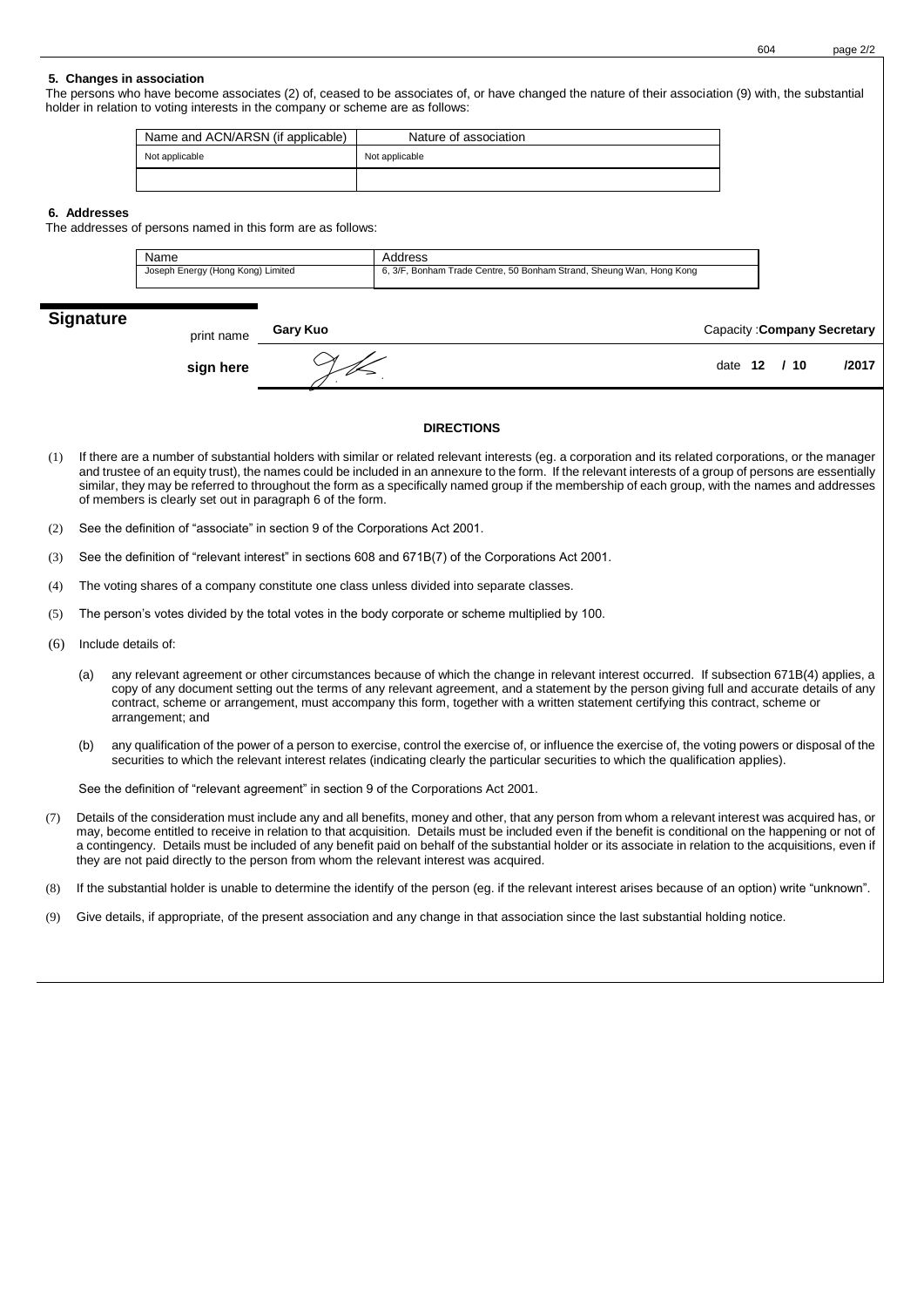## **Form 604**

**Corporations Act 2001 Section 671B**

# **Notice of change of interests of substantial holder**

| To Company Name/Scheme                                              | Avira Energy Limited            |  |
|---------------------------------------------------------------------|---------------------------------|--|
| <b>ACN/ARSN</b>                                                     | 131 715 645                     |  |
|                                                                     |                                 |  |
| 1. Details of substantial holder(1)                                 |                                 |  |
| Name                                                                | Armstrong Industries HK Limited |  |
| ACN/ARSN (if applicable)                                            | N/A                             |  |
| There was a change in the interests of the<br>substantial holder on | 11/10/2017                      |  |
| The previous notice was given to the company<br>on                  | 3/10/2017                       |  |
| The previous notice was dated                                       | 3/10/2017                       |  |

### **2. Previous and present voting power**

The total number of votes attached to all the voting shares in the company or voting interests in the scheme that the substantial holder or an associate (2) had a relevant interest (3) in when last required, and when now required, to give a substantial holding notice to the company or scheme, are as follows:

| Class of securities (4)      | Previous notice |                                                                                                                                | Present notice |                                                               |
|------------------------------|-----------------|--------------------------------------------------------------------------------------------------------------------------------|----------------|---------------------------------------------------------------|
|                              | Person's votes  | Voting power (5)                                                                                                               | Person's votes | Voting power (5)                                              |
| Ordinary fully paid share    | .612.500        | 32.88% (based on<br>60,066,640 ordinary share<br>on issue)                                                                     | 28,634,155     | 32.88% (based on<br>87,088,295 ordinary<br>share on issue)    |
| Fully paid preference shares | 27,021,655      | 32.88% (based on<br>28,634,155/87,088,295<br>if all the preference<br>Shares were converted<br>into voting ordinary<br>shares) |                | All preference shares<br>were converted to<br>ordinary shares |

#### **3. Changes in relevant interests**

Particulars of each change in, or change in the nature of, a relevant interest of the substantial holder or an associate in voting securities of the company or scheme, since the substantial holder was last required to give a substantial holding notice to the company are as follows:

| Date of<br>change | Person whose<br>relevant interest<br>changed | Nature of change<br>(6)                                                                                  | Consideration<br>given in relation to<br>change (7) | Class and<br>number of<br>securities<br>affected                                                                                             | Person's votes<br>affected                         |
|-------------------|----------------------------------------------|----------------------------------------------------------------------------------------------------------|-----------------------------------------------------|----------------------------------------------------------------------------------------------------------------------------------------------|----------------------------------------------------|
| 11/10/2017        | Armstrong Industries<br><b>HK Limited</b>    | Conversion of<br>Armstrong Industries<br>HK Limited 8,839,835<br>preference shares to<br>ordinary shares | Not applicable                                      | -Increase in ordinary<br>securities from<br>1,612,500 to<br>10,452,335<br>-Decrease in<br>preference shares<br>held from 8,839,835 to<br>Nil | Increase in direct holding from<br>2.68% to 12.00% |
| 11/10/2017        | Cloud Adventurer<br>Limited                  | Conversion of Cloud<br>Adventure Limited<br>9,090,910 preference<br>shares to ordinary<br>shares.        | Not applicable                                      | -Increase in ordinary<br>securities from Nil to<br>9,090,910<br>-Decrease in<br>preference shares<br>held from 9,090,910 to<br>Nil           | Increase from Nil to 10.44%                        |
| 11/10/2017        | Marvel Network Limited                       | <b>Conversion of Marvel</b><br>Network Limited<br>9,090,910 preference<br>shares to ordinary<br>shares.  | Not applicable                                      | -Increase in ordinary<br>securities from Nil to<br>9,090,910<br>-Decrease in<br>preference shares<br>held from 9,090,910 to<br>Nil           | Increase from Nil to 10.44%                        |

#### **4. Present relevant interests**

Particulars of each relevant interest of the substantial holder in voting securities after the change are as follows:

| Holder of<br>relevant<br>interest | Registered<br>holder of<br>securities | Person entitled to be<br>registered as holder<br>(8) | Nature of relevant<br>interest (6) | Class and<br>number of<br>securities     | Person's<br>votes |
|-----------------------------------|---------------------------------------|------------------------------------------------------|------------------------------------|------------------------------------------|-------------------|
| Armstrong<br>Industries HK        | Armstrona<br>Industries HK            | Armstrong Industries HK<br>Limited                   | Directly held                      | 10,452,335 fully paid<br>ordinary shares | 12.00%            |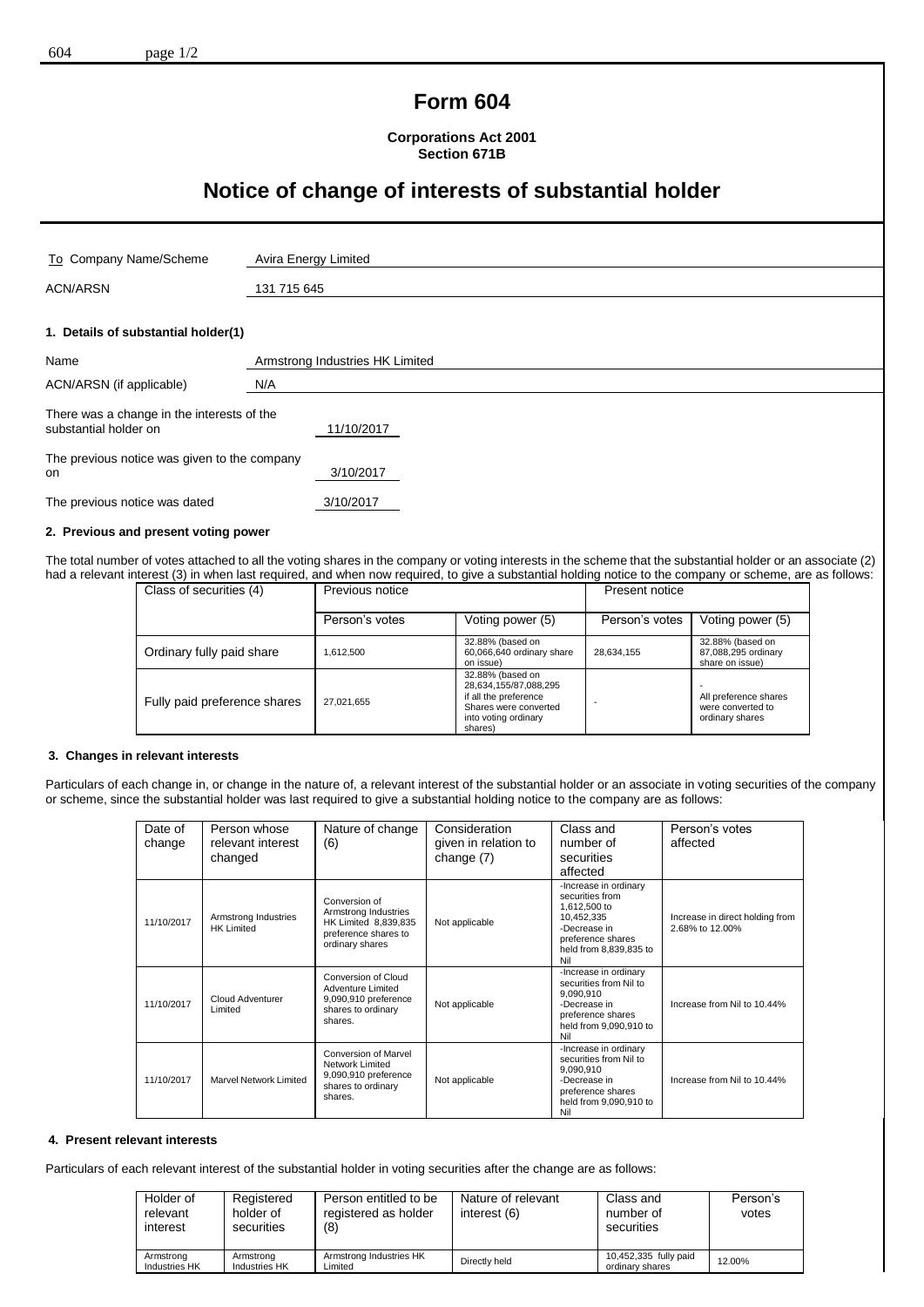| Limited                          | Limited                          |                          |                 |                                         |        |
|----------------------------------|----------------------------------|--------------------------|-----------------|-----------------------------------------|--------|
| Cloud<br>Adventurer<br>Limited   | Cloud Adventurer<br>Limited      | Cloud Adventurer Limited | Indirectly held | 9,090,910 fully paid<br>ordinary shares | 10.44% |
| <b>Marvel Network</b><br>Limited | <b>Marvel Network</b><br>Limited | Marvel Network Limited   | Indirectly held | 9,090,910 fully paid<br>ordinary shares | 10.44% |